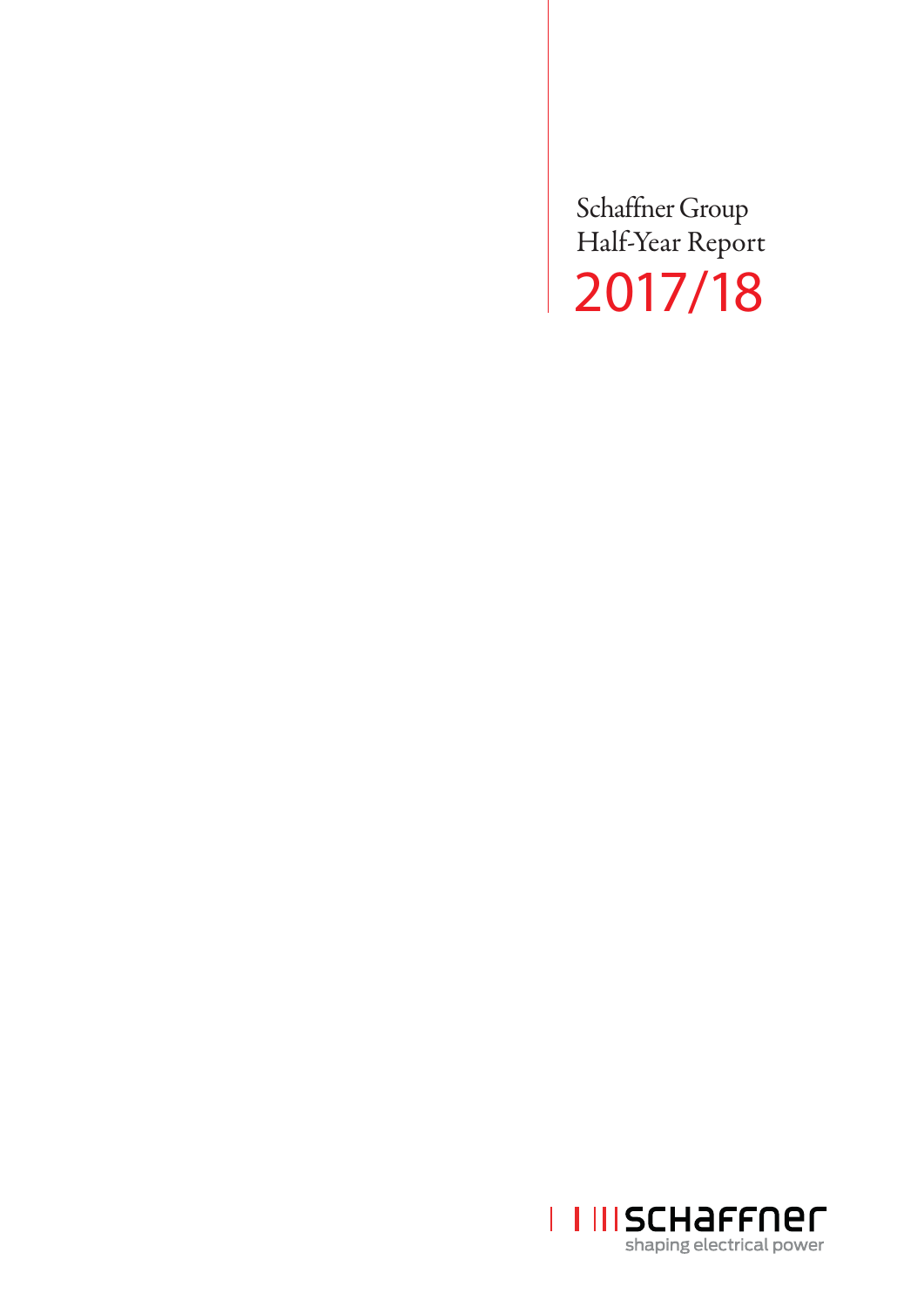# Schafner posts strong growth and signifcant increase in EBIT in the frst half of 2017/18

1

The Schafner Group recorded strong growth and a signifcant increase in EBIT in the frst half of 2017/18. All three divisions contributed to the positive sales trend. The EMC division expanded its leading position in the global market. The fre in the Schafner plant in Thailand at the end of 2017 did not have any negative impact on sales, and the Automotive division was able to maintain its strong market position. In the Power Magnetics division, additional measures were initiated to accelarate the implementation of the turnaround.

The Schaffner Group posted dynamic growth in the first half of 2017/18 in a positive economic environment. New orders were up 14.8 % year-on-year to CHF 114.4 million (previous year: CHF 99.6 million), and net sales rose 14.5 % to CHF 108.3 million (previous year: CHF 94.6 million). In local currencies, the sales increase amounted to 10.2 %. Segment sales in the EMC division exceeded the prior-year level by 21.4 %. Segment sales in the EMC division rose 21.4 % year-on-year. The Power Magnetics Division increased sales by 15.8 %. The Automotive division exceeded the high level of sales in the previous year by 0.8 %.

#### **Significant increase in operating profit**

Operating proft (EBIT) rose substantially to CHF 9.0 million (previous year: CHF 6.0 million), while the EBIT margin increased to 8.3 % (previous year: 6.4 %). The result of the first half of 2017/18 includes various one-time items. Adjusted for the positive impact of the insurance settlement for the fre at the Schafner plant in Tailand at the end of 2017 as well as costs in connection with the restructuring of the Power Magnetics division, EBIT was CHF 7.5 million and the EBIT margin 6.9%. The net profit of CHF 4.0 million (previous year: CHF 4.2 million) was also afected by a one-time adjustment in connection with the 2017 Tax Cuts and Jobs Act in the USA. Adjusted for these one-time items, the Schafner Group recorded a net proft of CHF 5.7 million. Earnings per share were CHF 6.24 (previous year: CHF 6.57). The gross margin was 28.3 % (previous year: 29.9 %). Free cash flow was CHF –1.6 million (previous year: CHF –3.1 million). The average number of employees rose due to the increase in volume to 3,757 full-time equivalents.

#### **Positive performance in core markets**

Supported by the positive economic situation, the core markets of the Schafner Group developed well in the frst half of 2017/18. Drive systems, rail technology and power supplies posted solid growth rates, while automotive electronics and machinery and robotics continued at the high level of the previous year. More than 60 % of group sales during the reporting period came from the three core markets of automotive electronics (24 %), drive systems (23 %) and power supplies (14 %). Europe continues to be the largest market region of the Schafner Group with 44.9 %. The Asia region contributed 35.9 %, and 19.2 % came from the North American market.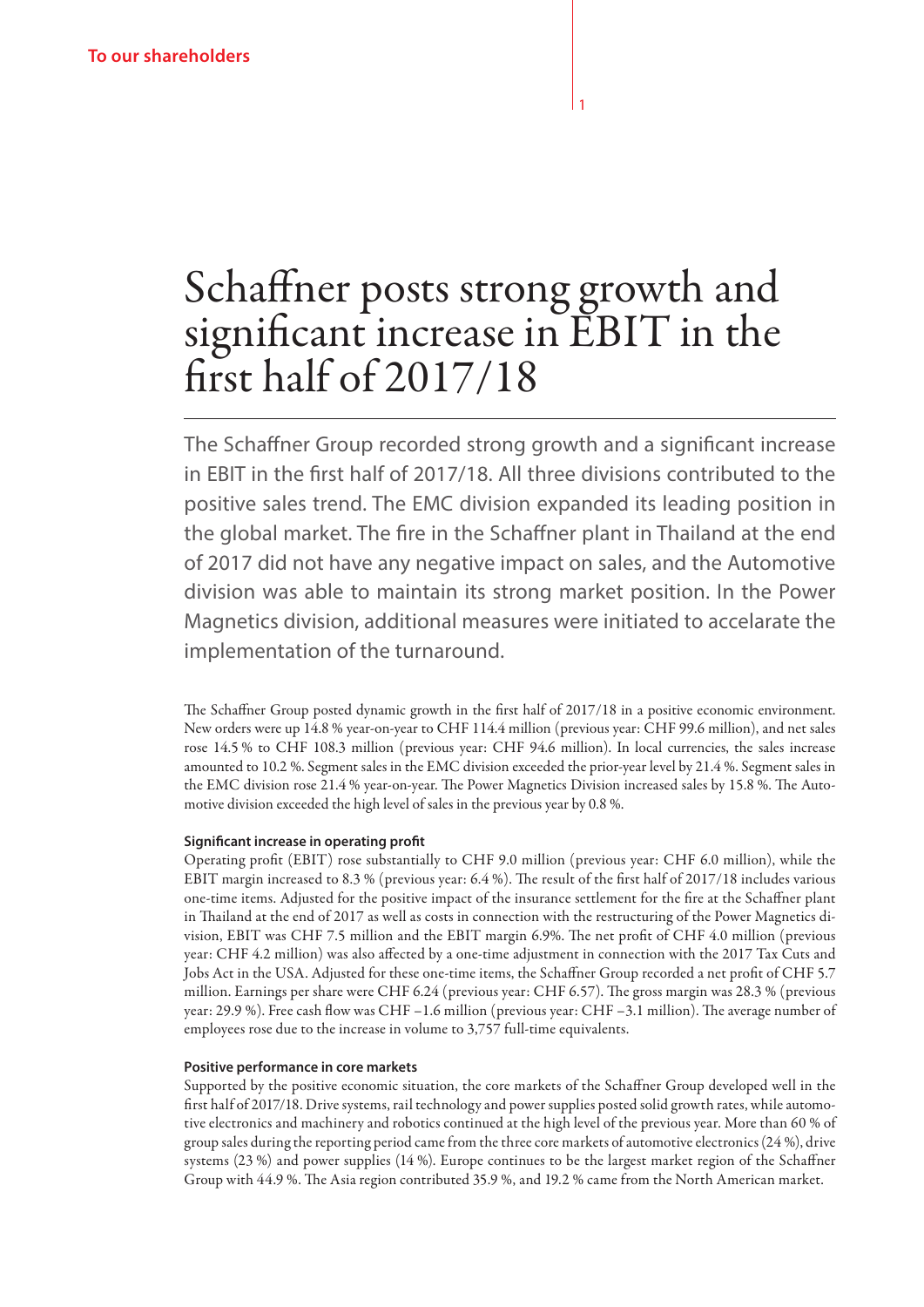The EMC division expanded its leading market position in all market regions in the first half of 2017/18. Segment sales were up 21.4 % to CHF 55.5 million (previous year: CHF 45.7 million). Segment proft also rose 21.4 % to CHF 7.5 million (previous year: CHF 6.2 million). The Power Quality business, which is part of the EMC division, successfully launched the new generation of active harmonic flters and posted growth during the reporting period that exceeded the strong overall increase recorded by the EMC division. Tanks to continued progress in operational excellence and the successful implementation of price adjustments, the segment proft margin was maintained at the high prior-year level of 13.6 %, despite the ongoing margin pressure and higher material costs.

The Power Magnetics division increased segment sales despite a weak start in North America by 15.8 % to CHF 27.1 million (previous year: CHF 23.4 million). Under the leadership of the turnaround manager appointed at the end of 2017, the implementation of the restructuring program was accelerated and the structures were streamlined, which generated additional costs in the reporting period. Renegotiations for supply contracts with poor margins are progressing gradually. Year-on-year, the Power Magnetics division reduced the segment loss to CHF 3.2 million (previous year: CHF 3.5 million) and posted a negative segment proft margin before restructuring costs of –12.0 % (previous year: –14.8 %).

The Automotive division recorded a strong first half of 2017/18. At CHF 25.7 million (previous year: CHF 25.4 million), sales were 0.8 % above the high level of the previous year. The segment result was CHF 8.9 million (previous year: CHF 5.9 million), positively impacted by a one-time efect in connection with the insurance settlement following the fire at the Schaffner plant in Thailand at the end of 2017. The segment profit margin was 34.5 % (previous year: 23.1 %). Adjusted for this one-time efect, the operating proft margin was slightly higher than in the previous year at 23.6 % (previous year: 23.1 %). In the reporting period, additional projects for flters to be used in electromobility were pushed ahead. These projects will have a positive impact on Schaffner's business within the next few years.

#### **Outlook**

In a continuing positive economic environment and at comparable exchange rates, Schafner expects sales growth to continue. Assuming that material prices remain constant in the second half of the year, Schafner strives to maintain the EBIT margin (excluding one-time efects) at least at the level of the frst half. As before, the Schafner Group continues to aim for organic sales growth of 5 % per year on a multi-year average basis, and for an EBIT margin of at least 8 % in the medium term.

Luterbach, 9 May 2018

Urs Kaufmann **Marc Aeschlimann** Chairman of the Board Chief Executive Officer

/12 d/1.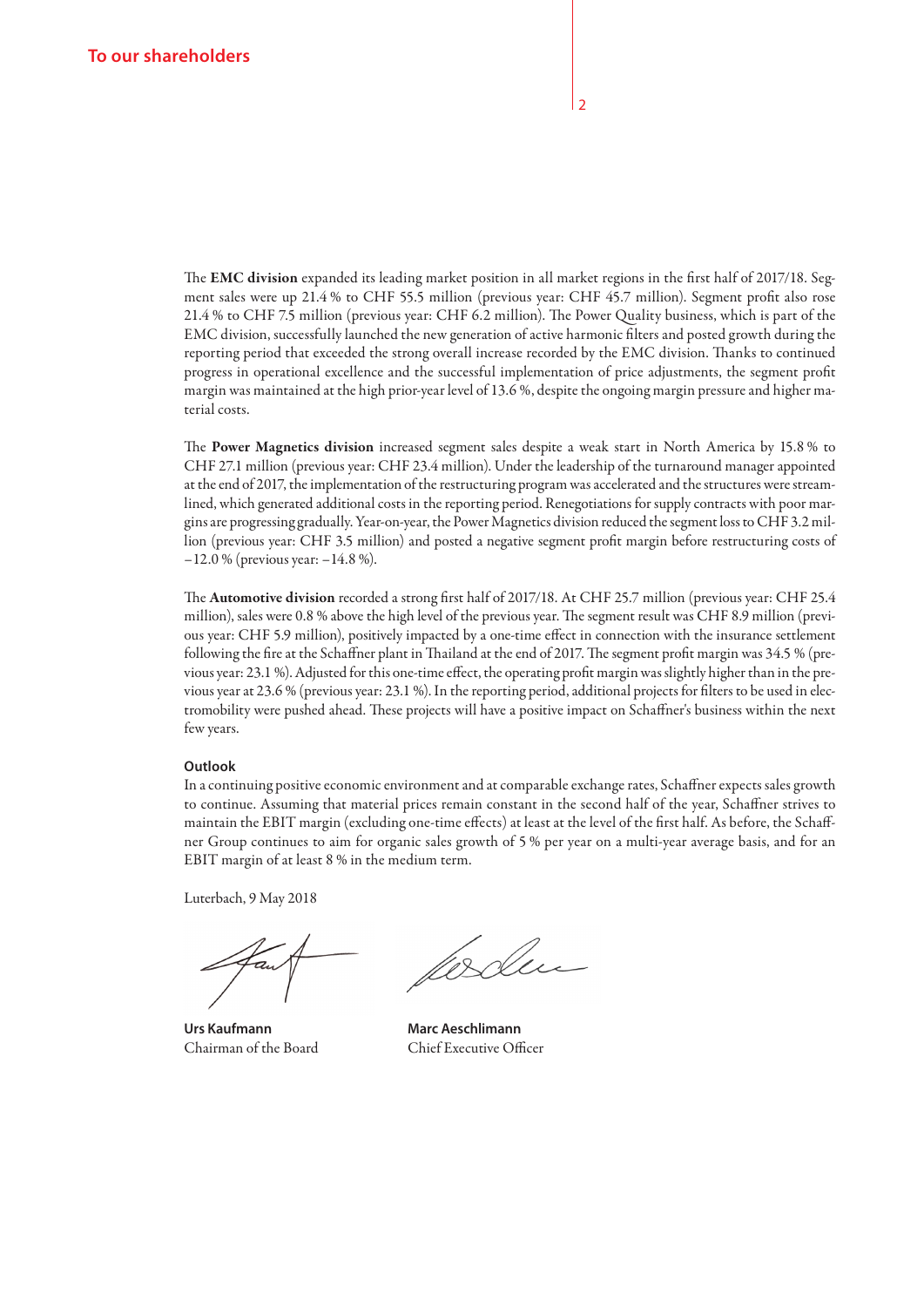# **Consolidated balance sheet**

| In CHF '000                                | 31.3.2018     | 30.9.2017     |
|--------------------------------------------|---------------|---------------|
| Intangible assets                          | 672           | 685           |
| Property, plant and equipment              | 24,587        | 23,088        |
| Other non-current financial assets         | 1,047         | 1,056         |
| Deferred tax assets                        | 7,813         | 10,837        |
| <b>Total non-current assets</b>            | 34,119        | 35,666        |
| Prepaid expenses and deferred income       | 2,366         | 1,226         |
| Inventories                                | 37,603        | 37,222        |
| Other current financial assets             | 2,556         | 1,916         |
| Other receivables                          | 6,774         | 3,155         |
| Trade receivables                          | 47,203        | 41,640        |
| Cash and cash equivalents                  | 25,000        | 16,474        |
| <b>Total current assets</b>                | 121,502       | 101,633       |
|                                            |               |               |
| <b>Total assets</b>                        | 155,621       | 137,299       |
|                                            |               |               |
| Exchange differences                       | $-14,952$     | $-16,968$     |
| Retained earnings                          | 14,175        | 10,216        |
| Treasury shares                            | $-479$        | $-299$        |
| Share premium                              | 36,380        | 40,783        |
| Share capital                              | 20,668        | 20,668        |
| <b>Total shareholders' equity</b>          | 55,792        | 54,400        |
|                                            |               |               |
| Deferred tax liabilities                   | 436           | 365           |
| Non-current provisions                     | 4,603         | 4,480         |
| Non-current borrowings                     | 43,905        | 28,852        |
| <b>Total non-current liabilities</b>       | 48,944        | 33,697        |
|                                            |               |               |
| Accrued expenses<br>Current provisions     | 9,990         | 12,431        |
|                                            | 3,152         | 1,492         |
| Other payables                             | 4,729         | 4,619         |
| Trade payables                             | 32,802<br>212 | 30,454<br>206 |
| Current borrowings                         |               |               |
| <b>Total current liabilities</b>           | 50,885        | 49,202        |
| <b>Total liabilities</b>                   | 99,829        | 82,899        |
| Total liabilities and shareholders' equity | 155,621       | 137,299       |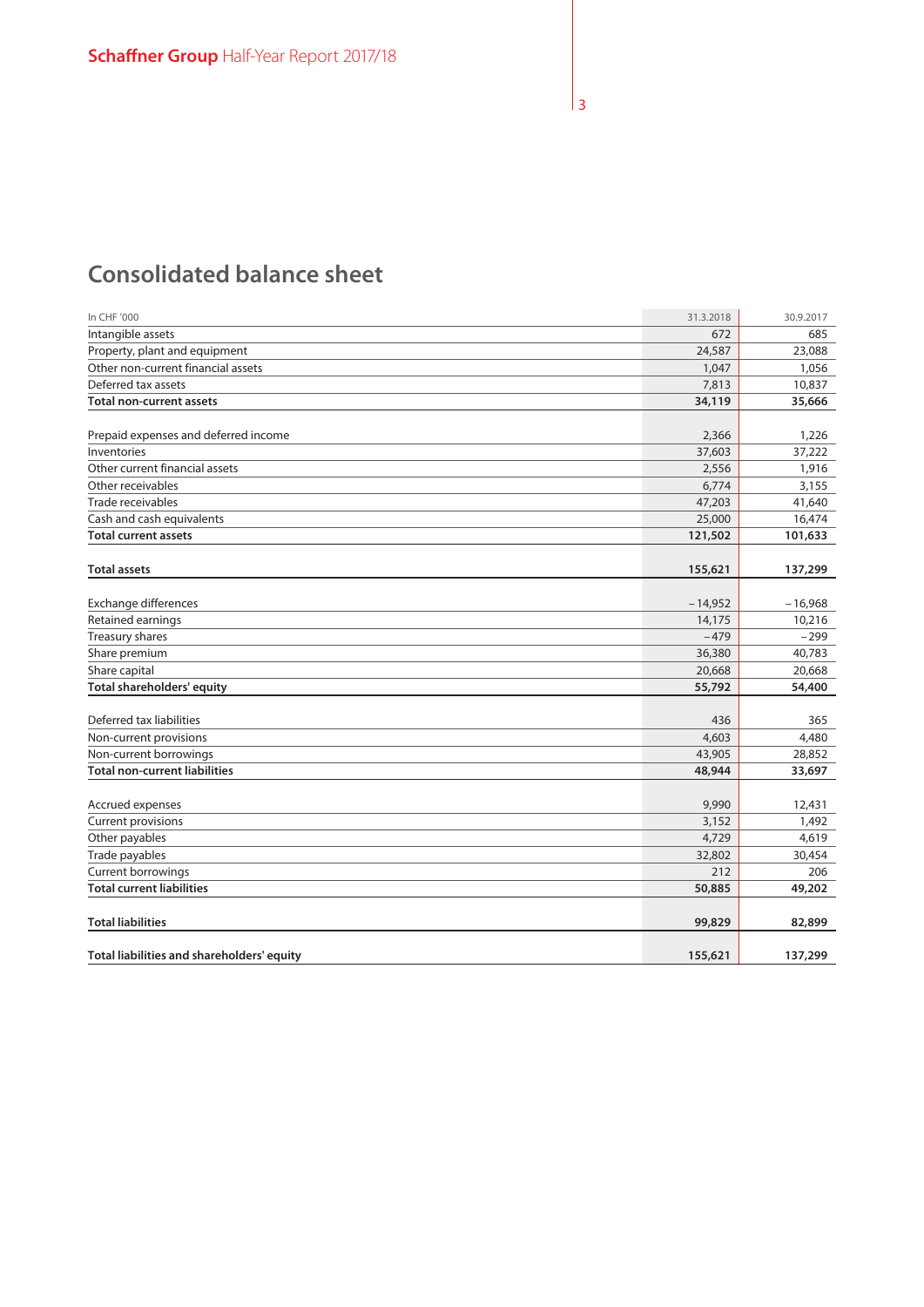# **Consolidated income statement**

| In CHF '000                        | H1 2017/18 | H1 2016/17 |
|------------------------------------|------------|------------|
| Net sales of goods and services    | 108,281    | 94,579     |
|                                    |            |            |
| Cost of sales                      | $-77,600$  | $-66,292$  |
| <b>Gross profit</b>                | 30,681     | 28,287     |
|                                    |            |            |
| Marketing and selling expense      | $-9,337$   | $-8,161$   |
| Research and development expense   | $-8,546$   | $-8,411$   |
| General and administrative expense | $-6,696$   | $-5,678$   |
| Other operating income             | 4,410      | 0          |
| Other operating expenses           | $-1,536$   | $\Omega$   |
| <b>Operating profit (EBIT)</b>     | 8,976      | 6,037      |
|                                    |            |            |
| Finance income                     | 1,267      | 1,181      |
| Finance expense                    | $-1,634$   | $-1,637$   |
| Profit before tax (EBT)            | 8,609      | 5,581      |
|                                    |            |            |
| Income tax                         | $-4,650$   | $-1,410$   |
| Net profit for the period          | 3,959      | 4,171      |
|                                    |            |            |
| Earnings per share in CHF          |            |            |
| <b>Basic</b>                       | 6.24       | 6.57       |
| Diluted                            | 6.23       | 6.56       |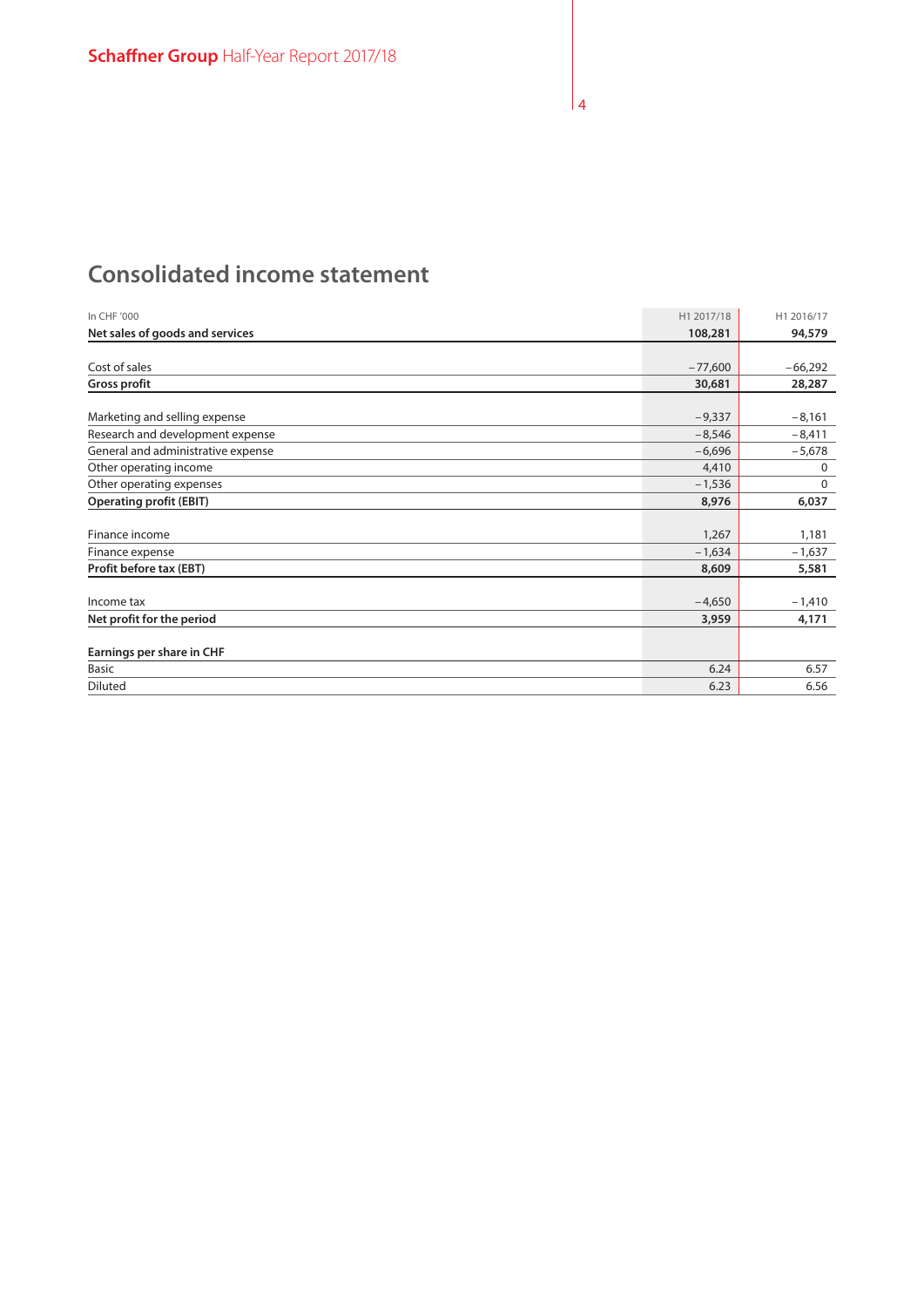# **Condensed consolidated cash flow statement**

| In CHF '000                                           | H1 2017/18 | H1 2016/17 |
|-------------------------------------------------------|------------|------------|
| Cash flow from operating activities                   | 2,829      | $-838$     |
|                                                       |            |            |
| Purchase of property, plant and equipment             | $-4,495$   | $-2,203$   |
| Purchase of intangible assets                         | $-137$     | $-70$      |
| Change in current financial assets                    | $-571$     | 1,040      |
| Other investing activities                            | 225        | 192        |
| Cash flow from investing activities                   | $-4,978$   | $-1,041$   |
|                                                       |            |            |
| Repayment of excess share premium                     | $-4,128$   | 0          |
| Changes in treasury shares                            | $-1,060$   | $-352$     |
| Proceeds from borrowings                              | 15,509     | 7,012      |
| Other financing activities                            | $-104$     | $-91$      |
| Cash flow from financing activities                   | 10,217     | 6,569      |
|                                                       |            |            |
| Effect of exchange rates on cash and cash equivalents | 458        | 72         |
| Change in cash and cash equivalents                   | 8,526      | 4,762      |
|                                                       |            |            |
| Cash and cash equivalents at 1 October                | 16,474     | 13,770     |
| Cash and cash equivalents at 31 March                 | 25,000     | 18,532     |

# **Consolidated statement of changes in equity**

|                                               | Share capital | Share    | Cumulative    | Retained | Treasury | Total share- |
|-----------------------------------------------|---------------|----------|---------------|----------|----------|--------------|
|                                               |               | premium  | exchange dif- | earnings | shares   | holders'     |
| In CHF '000                                   |               |          | ferences      |          |          | equity       |
| At 1 October 2016                             | 20,668        | 41,874   | $-17,751$     | 1,469    | $-67$    | 46,193       |
| Net profit for the period                     |               |          |               | 4,171    |          | 4,171        |
| Exchange differences                          |               |          | 291           |          |          | 291          |
| Treasury share transactions                   |               | $-100$   |               | $-564$   | $-26$    | $-690$       |
| Share option plans and restricted share plans |               | $-226$   |               | 564      |          | 338          |
| At 31 March 2017                              | 20,668        | 41,548   | $-17,460$     | 5,640    | $-93$    | 50,303       |
|                                               |               |          |               |          |          |              |
| At 1 October 2017                             | 20,668        | 40,783   | $-16,968$     | 10,216   | $-299$   | 54,400       |
| Net profit for the period                     |               |          |               | 3,959    |          | 3,959        |
| Exchange differences                          |               |          | 2,016         |          |          | 2,016        |
| Treasury share transactions                   |               | 110      |               | $-605$   | $-180$   | $-675$       |
| Repayment of excess share premium             |               | $-4,128$ |               |          |          | $-4,128$     |
| Share option plans and restricted share plans |               | $-385$   |               | 605      |          | 220          |
| At 31 March 2018                              | 20,668        | 36,380   | - 14,952      | 14,175   | $-479$   | 55,792       |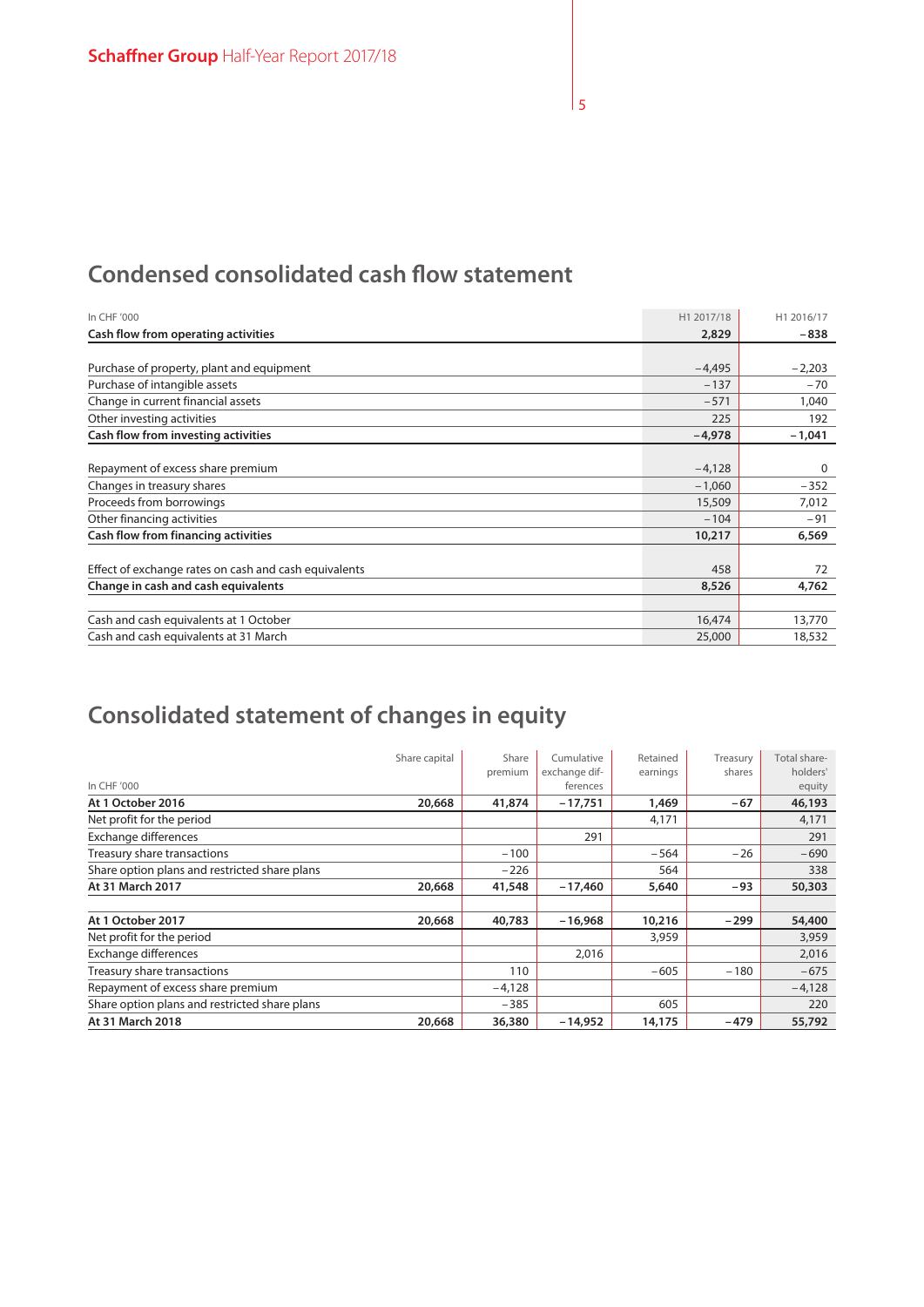# **Notes**

#### **1 Accounting policies**

The unaudited consolidated financial statements of the Schaffner Group for the first half of the fiscal year were prepared in accordance with Swiss GAAP FER 31 "Additional recommendations for listed companies". As these interim fnancial statements represent an update of the consolidated annual fnancial statements for the year ended 30 September 2017, they should be read in conjunction with those annual fnancial statements.

The consolidated financial statements for the six months ended 31 March 2018 were approved by the Board of Directors of Schaffner Holding AG on 4 May 2018 and released for publication.

#### **2 Change in accounting principles**

In the year under review the Swiss GAAP FER accounting principles have not been changed.

#### **3 Income taxes**

The Tax Cuts and Jobs Act passed in the United States in December 2017 stipulates a reduction in the corporate tax rate from 2018, among other changes. Accordingly, the deferred tax assets for temporary diferences for the US subsidiary were measured at a new, lower rate. This increased the income tax expense for the first half of the fiscal year 2017/18 by CHF 2.7 million.

#### **4 Other operating income**

At the end of December 2017, the Schafner automotive production plant in Tailand was severely damaged by a fre. Tanks to the rapid restoration of the production capacities, supply readiness to customers was maintained at all times.

Other operating income and expenses contain the insured refunds of the damaged tangibles assets from CHF 4.4 million less their net book value of CHF 1.5 million.

The additionally incurred costs due to the reconstruction of the facility were neutralized by insurance commitments for business interruption in the respective items of the income statement.

#### **5 Operating segments**

The Schaffner Group consists of three reportable segments: Electromagnetic Compatibility, Power Magnetics and Automotive. They are the organizational units for which results are reported to the Executive Committee.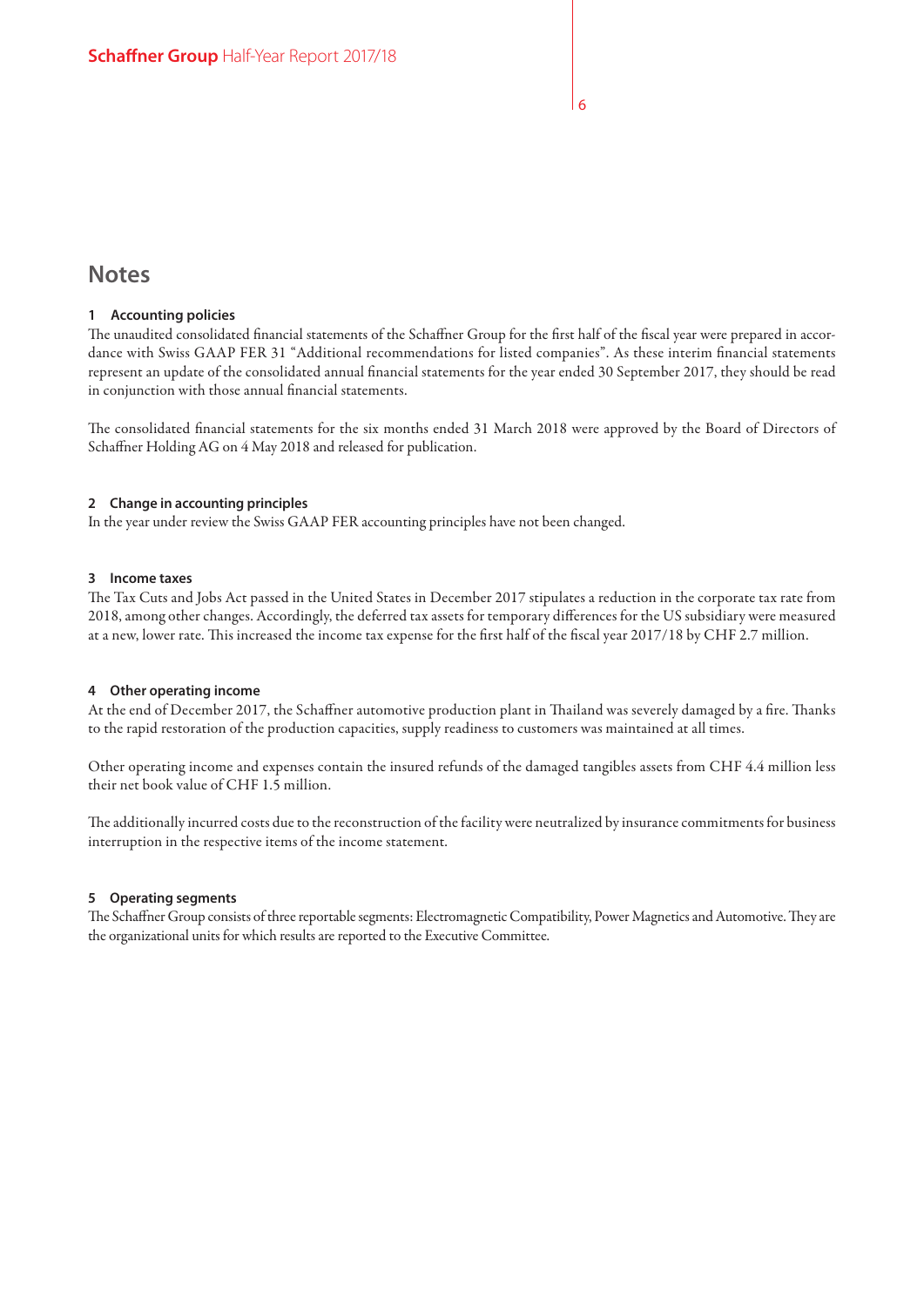#### **Electromagnetic Compatibility (EMC)**

The EMC division is the market leader in EMC filters. It develops and manufactures standard and custom components that protect power electronic systems from line interference (thus ensuring electromagnetic compatibility, or EMC) and safeguard their reliable operation in power grids. As well, the division's Power Quality business unit develops and manufactures active and passive filter solutions to assure the best quality of electric power. The key sales markets include energy-efficient drive systems, electrical infrastructure, renewable energy, rapid charging systems for electric vehicles, power supply systems for electronic devices, as well as machine tools and robotics.

#### **Power Magnetics (PM)**

The Power Magnetics division develops and manufactures components to ensure the reliable operation of power electronic systems, and builds customized high-performance transformers for demanding applications. Schafner solutions safeguard high levels of energy conversion efficiency and assure the optimum adaptation of the systems to electricity grids. The main sales markets include rail technology, energy-efficient drive systems, renewable energy, and charging infrastructure for electromobility.

#### **Automotive (AM)**

The Automotive division supports leading automobile manufacturers and system suppliers with its specialized EMC expertise, including particularly in the development and manufacturing of flter solutions for hybrid and electric vehicles. In the world market for antennas used in keyless entry systems for vehicles, Schafner is the global number two.

#### **Corporate**

The "Corporate" column comprises all costs for Group functions that cannot be allocated to a particular segment. These are primarily the expenses of Schafner Holding AG.

No operating segments have been aggregated to form these reportable operating segments. Segment proft or loss represents a segment's operating proft or loss before restructuring costs.

The reported restructuring expenses of the Power Magnetics division in the first half of 2017/18 primarily include costs in connection with further optimization measures in Europe.

| For the first six months of 2017/18 (1 October to | <b>EMC</b> | PM       | AM     | Corporate | Group    |
|---------------------------------------------------|------------|----------|--------|-----------|----------|
| 31 March)                                         |            |          |        |           |          |
| In CHF '000                                       |            |          |        |           |          |
| Net sales                                         | 55,544     | 27,079   | 25,658 |           | 108,281  |
| Segment profit/(-loss)                            | 7,534      | $-3,243$ | 8,862  | $-2,897$  | 10,256   |
| Restructuring expenses                            |            | $-1,280$ |        |           | $-1,280$ |
| Operating profit/(-loss) (EBIT)                   | 7,534      | $-4,523$ | 8,862  | $-2,897$  | 8,976    |
| Finance income                                    |            |          |        |           | 1,267    |
| Finance expense                                   |            |          |        |           | $-1,634$ |
| Profit before tax (EBT)                           |            |          |        |           | 8,609    |
| Income tax                                        |            |          |        |           | $-4,650$ |
| Net profit for the period                         |            |          |        |           | 3,959    |

| For the first six months of 2016/17 (1 October to<br>31 March) | <b>EMC</b> | PM       | AM     | Corporate | Group    |
|----------------------------------------------------------------|------------|----------|--------|-----------|----------|
| In CHF '000                                                    |            |          |        |           |          |
| Net sales                                                      | 45,746     | 23,386   | 25,447 |           | 94,579   |
| Segment profit/(-loss)                                         | 6,207      | $-3,461$ | 5,887  | $-2,596$  | 6,037    |
| Operating profit/(-loss) (EBIT)                                | 6,207      | $-3,461$ | 5,887  | $-2,596$  | 6,037    |
| Finance income                                                 |            |          |        |           | 1,181    |
| Finance expense                                                |            |          |        |           | $-1,637$ |
| Profit before tax (EBT)                                        |            |          |        |           | 5,581    |
| Income tax                                                     |            |          |        |           | $-1,410$ |
| Net profit for the period                                      |            |          |        |           | 4,171    |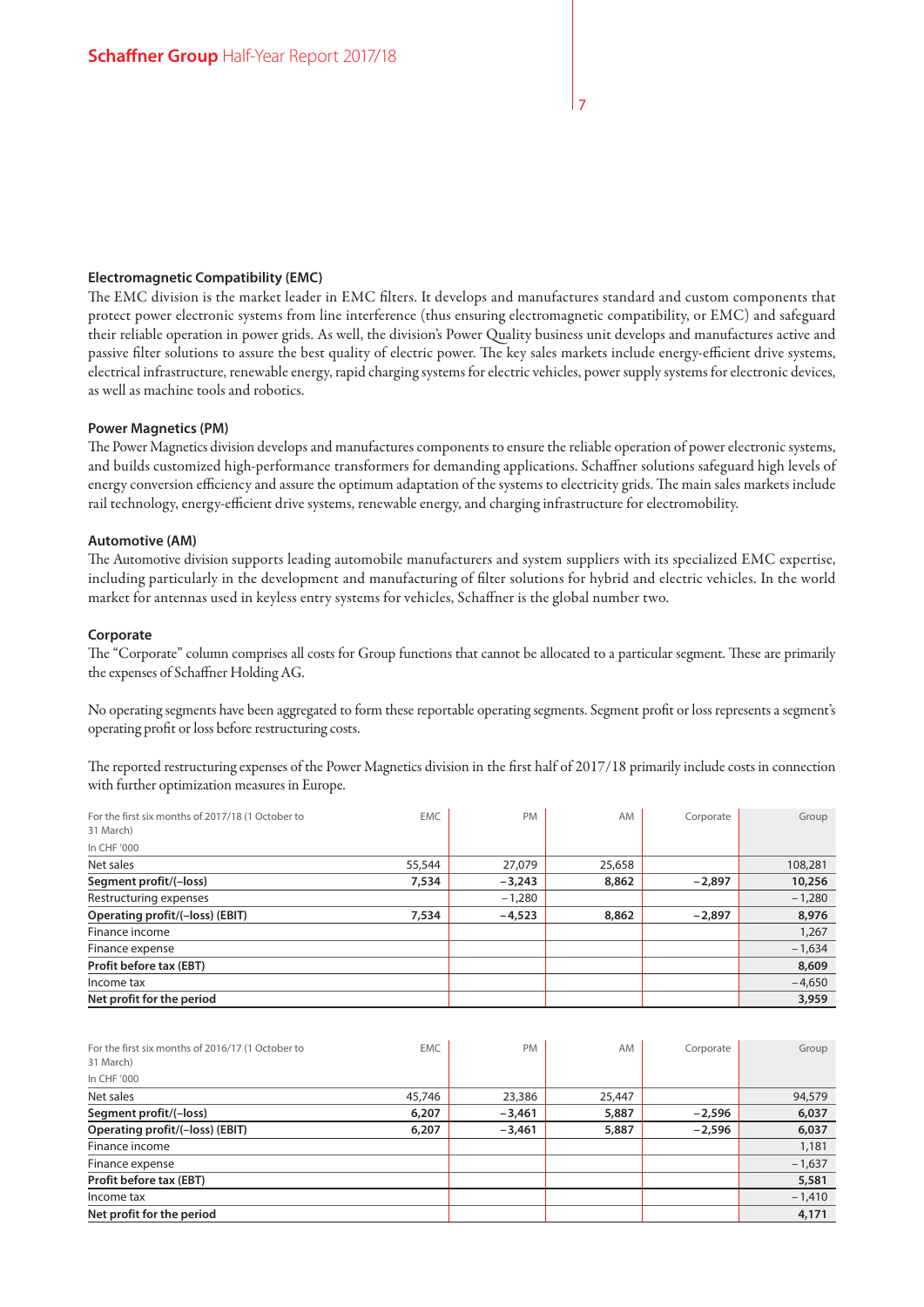#### **6 Seasonality**

The Schaffner Group does not operate in industries with significant seasonal or cyclical variation in total sales over the fiscal year. Since major public holidays such as Chinese New Year and Christmas fall in the frst half of the fscal year, experience has shown that, factoring out economic infuences, higher sales are usually generated in the second half of the year.

Income tax is recognized based on the best estimate of the weighted average annual income tax rate expected for the full fscal year.

#### **7 Commitments and contingencies**

At 31 March 2018, the Group had commitments to purchase property, plant and equipment in the amount of CHF 5.5 million (30 September 2017: CHF 1.2 million). This amount primarily includes the obligation to acquire a production property in Hungary and the property, plant and equipment in connection with the fire in Thailand.

Contingent liabilities, described in the notes to the consolidated fnancial statements for the year ended 30 September 2017, did not change materially in the reporting period.

#### **8 Foreign currencies**

The following exchange rates were applied in the translation of foreign currencies:

|                   |                   |           | <b>Balance sheet</b> |            | Income statement |  |
|-------------------|-------------------|-----------|----------------------|------------|------------------|--|
|                   |                   | 31.3.2018 | 30.9.2017            | H1 2017/18 | H1 2016/17       |  |
| Country or region | Currency          | In CHF    | In CHF               | In CHF     | In CHF           |  |
| China             | CNY<br>100        | 15.21     | 14.58                | 14.99      | 14.60            |  |
| EU                | <b>EUR</b><br>100 | 117.83    | 114.55               | 116.57     | 107.28           |  |
| Hungary           | <b>HUF</b><br>100 | 0.38      | 0.37                 | 0.37       | 0.35             |  |
| Thailand          | THB<br>100        | 3.06      | 2.91                 | 3.01       | 2.86             |  |
| <b>USA</b>        | USD<br>100        | 95.65     | 96.98                | 96.57      | 100.36           |  |

#### **9 Distribution to shareholders**

As decided by the Annual General Meeting of Schafner Holding AG on 11 January 2018, a distribution of CHF 6.50 per share (exempt from Swiss anticipatory tax) for fscal year 2016/17 was made to the shareholders in the form of a repayment of excess share premium from additional paid-in capital.

#### **10 Events after the balance sheet date**

No events have occurred afer the balance sheet date that have a material efect on the amounts in the consolidated interim fnancial statements.